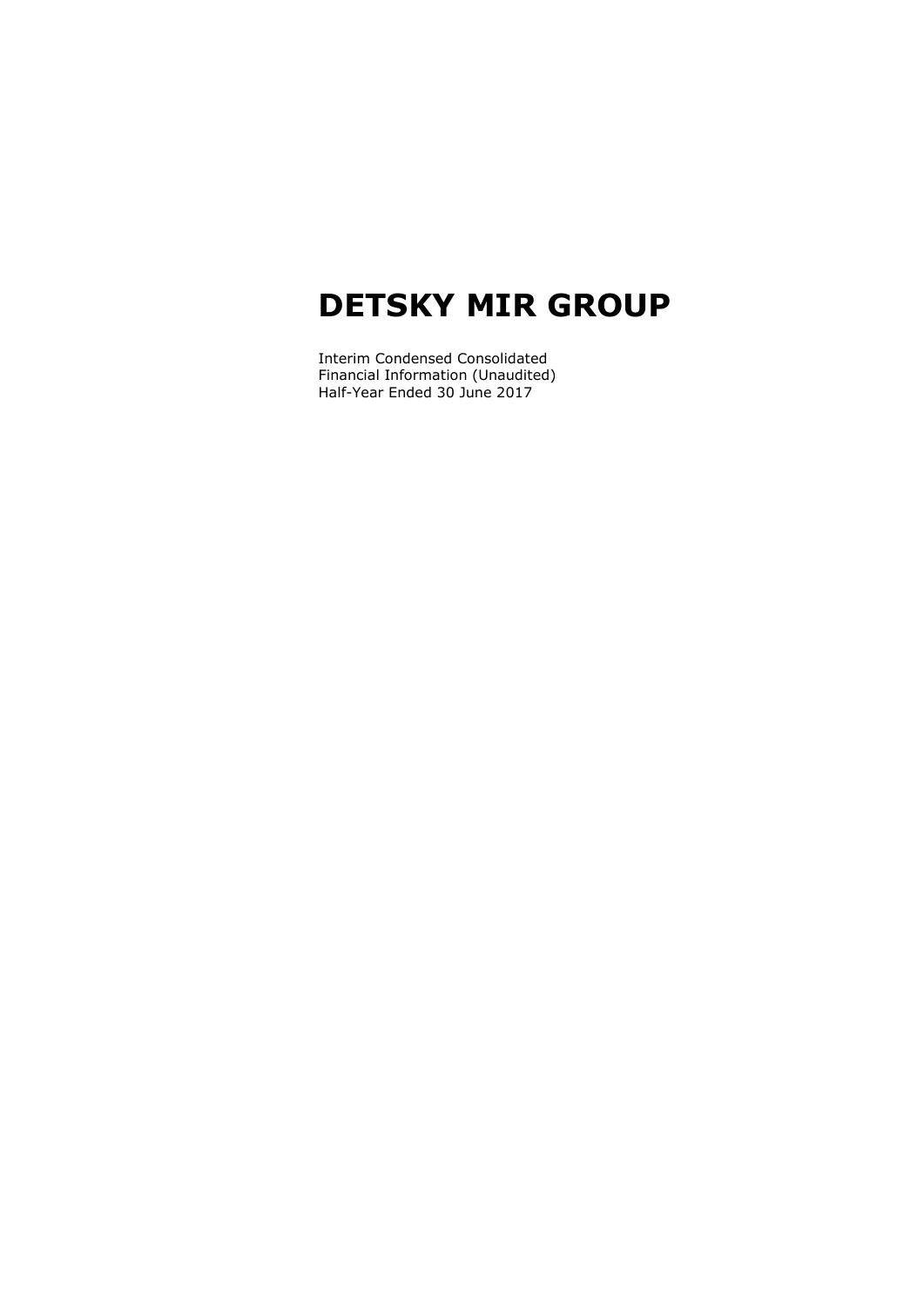# **TABLE OF CONTENTS**

|                                                                                                                                                                                                | <b>Pages</b>   |
|------------------------------------------------------------------------------------------------------------------------------------------------------------------------------------------------|----------------|
| STATEMENT OF MANAGEMENT'S RESPONSIBILITIES FOR THE PREPARATION AND APPROVAL<br>OF THE INTERIM CONDENSED CONSOLIDATED FINANCIAL INFORMATION FOR THE HALF-YEAR<br>ENDED 30 JUNE 2017 (UNAUDITED) |                |
| REPORT ON REVIEW OF INTERIM CONDENSED<br>CONSOLIDATED FINANCIAL INFORMATION                                                                                                                    | 2              |
| INTERIM CONDENSED CONSOLIDATED FINANCIAL INFORMATION<br>FOR THE HALF-YEAR ENDED 30 JUNE 2017 (UNAUDITED):                                                                                      |                |
| Interim condensed consolidated statement of profit or loss and other comprehensive income                                                                                                      | 3              |
| Interim condensed consolidated statement of financial position                                                                                                                                 | $\overline{4}$ |
| Interim condensed consolidated statement of changes in equity                                                                                                                                  | 5              |
| Interim condensed consolidated statement of cash flows                                                                                                                                         | 6              |
| Notes to the interim condensed consolidated financial information                                                                                                                              | $7 - 16$       |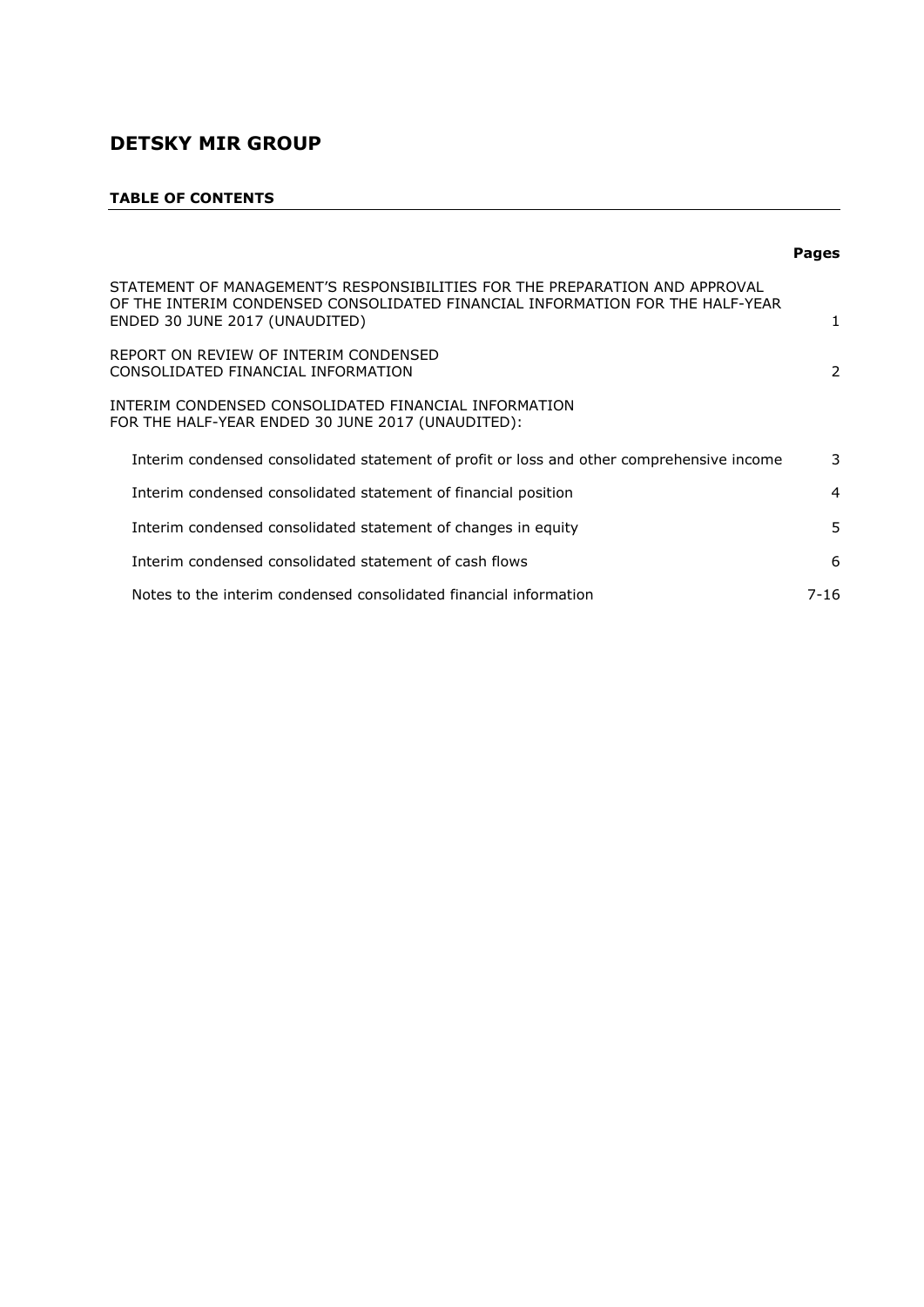#### **STATEMENT OF MANAGEMENT'S RESPONSIBILITIES FOR THE PREPARATION AND APPROVAL OF THE INTERIM CONDENSED CONSOLIDATED FINANCIAL INFORMATION FOR THE HALF-YEAR ENDED 30 JUNE 2017 (UNAUDITED)**

Management is responsible for the preparation of the interim condensed consolidated financial information that presents fairly the consolidated financial position of Public Joint Stock Company "Detsky Mir" (the "Company") and its subsidiaries (the "Group") as at 30 June 2017, and the consolidated results of its operations, cash flows and changes in equity for the half-year then ended, in compliance with International Accounting Standard 34 "Interim Financial Reporting".

In preparing the interim condensed consolidated financial information, management is responsible for:

- Properly selecting and applying accounting policies;
- Presenting information, including accounting policies, in manner that provides relevant, reliable, comparable and understandable information;
- Providing additional disclosures when compliance with the specific requirements in IFRSs are insufficient to enable users to understand the impact of particular transactions, other events and conditions on the Group's consolidated financial position and financial performance;
- Making an assessment of the Group's ability to continue as a going concern.

Management is also responsible for:

- Designing, implementing and maintaining an effective and sound system of internal controls throughout the Group;
- Maintaining adequate accounting records that are sufficient to show and explain the Group's transactions and disclose with reasonable accuracy at any time the consolidated financial position of the Group, and which enable them to ensure that the interim condensed consolidated financial information of the Group complies with IFRS;
- Maintaining statutory accounting records in compliance with local legislation and accounting standards of the jurisdictions the Group's subsidiaries are operating in;
- Taking such steps as are reasonably available to them to safeguard the assets of the Group; and
- Preventing and detecting fraud and other irregularities.

The interim condensed consolidated financial information of the Group for the half-year ended 30 June 2017 was approved on 23 August 2017.

 $\overline{\phantom{a}}$ 

Chief Executive Officer PJSC Detsky Mir **PJSC Detsky Mir** 

**V.S. Chirakhov A.S. Garmanova**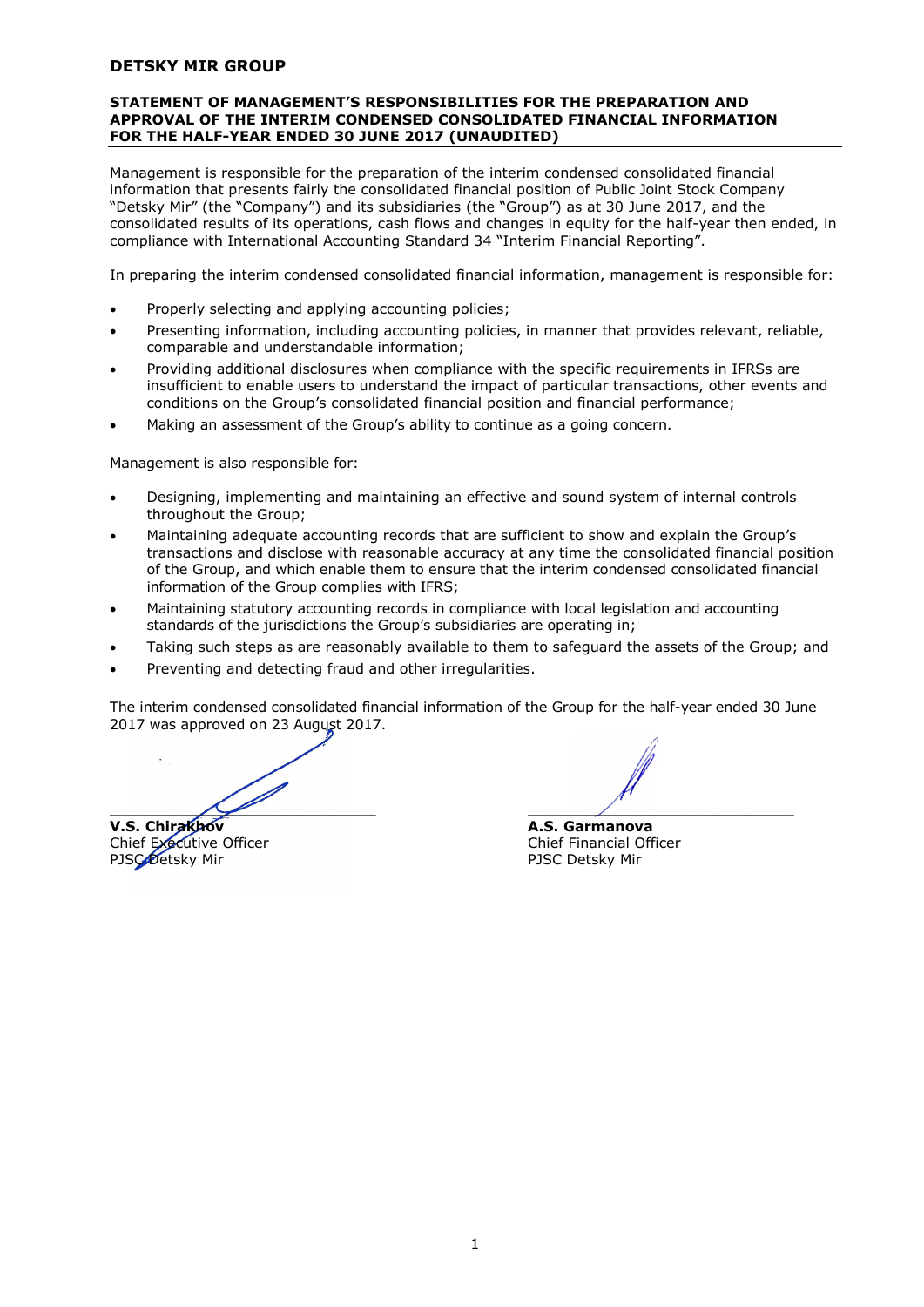

ZAO Deloitte & Touche CIS 5 Lesnaya Street Moscow, 125047, Russia

Tel: +7 (495) 787 06 00 Fax: +7 (495) 787 06 01 deloitte.ru

#### **REPORT ON REVIEW OF INTERIM CONDENSED CONSOLIDATED FINANCIAL INFORMATION**

To: Shareholders and Board of Directors of Public Joint Stock Company "Detsky Mir":

# **Introduction**

We have reviewed the accompanying interim condensed consolidated statement of financial position of Public Joint Stock Company "Detsky Mir" (the "Company") and its subsidiaries (the "Group") as at 30 June 2017 and the related interim condensed consolidated statements of profit or loss and other comprehensive income, changes in equity and cash flows for the half-year then ended, and a summary of significant accounting policies and other explanatory notes (the "interim condensed consolidated financial information"). Management is responsible for the preparation and presentation of this interim condensed consolidated financial information in accordance with International Accounting Standard 34 "Interim Financial Reporting" ("IAS 34"). Our responsibility is to express a conclusion on this interim condensed consolidated financial information based on our review.

#### **Scope of Review**

We conducted our review in accordance with International Standard on Review Engagements 2410 "Review of Interim Financial Information Performed by the Independent Auditor of the Entity". A review of interim condensed consolidated financial information consists of making inquiries, primarily of persons responsible for financial and accounting matters, and applying analytical and other review procedures. A review is substantially less in scope than an audit conducted in accordance with International Standards on Auditing and consequently does not enable us to obtain assurance that we would become aware of all significant matters that might be identified in an audit. Accordingly, we do not express an audit opinion.

#### **Conclusion**

Based on our review, nothing has come to our attention that causes us to believe that the accompanying interim condensed consolidated financial information does not present fairly, in all material respects, the consolidated financial position of the Group as of June 30, 2017, and its consolidated financial performance and its consolidated cash flows for the halfyear then ended in accordance with IAS 34 *Interim Financial Reporting*.

**DEGLE DE DE** для аудиторских Vladimir Biryukov, для аудиторый Engagement partner  $\alpha$  ,  $\alpha$  ,  $\alpha$ Poccus, r. Mockee,  $DELOITIF$  $V<sub>0</sub>$ **EXTERNAL STATE** 23 August 2017

The Entity: PJSC "Detsky mir"

State Registration Certificate No. 7701233499 issued by Interregional Inspectorate of the Russian Ministry of Taxes and Levies No. 29 for Moscow on 13.09.1999.

Primary State Registration Number: 1027700047100

Address: 37 Vernadsky Prospekt, bldg. 3, Moscow, 117415, Russia

Audit Firm: ZAO "Deloitte & Touche CIS"

Certificate of state registration № 018.482, issued by the Moscow Registration Chamber on 30.10.1992.

Primary State Registration Number: 1027700425444

Certificate of registration in the Unified State Register № 77 004840299 of 13.11.2002, issued by Moscow Interdistrict Inspectorate of the Russian Ministry of Taxation № 39.

Member of Self-regulated organization of auditors "Russian Union of auditors" (Association), ORNZ 11603080484.

Deloitte refers to one or more of Deloitte Touche Tohmatsu Limited, a UK private company limited by guarantee ("DTTL"), its network of member firms, and their related entities. DTTL and each of its member firms are legally separate and independent entities. DTTL (also referred to as "Deloitte Global") does not provide services to clients. Please see www.deloitte.com/about<br>for a more detailed descripti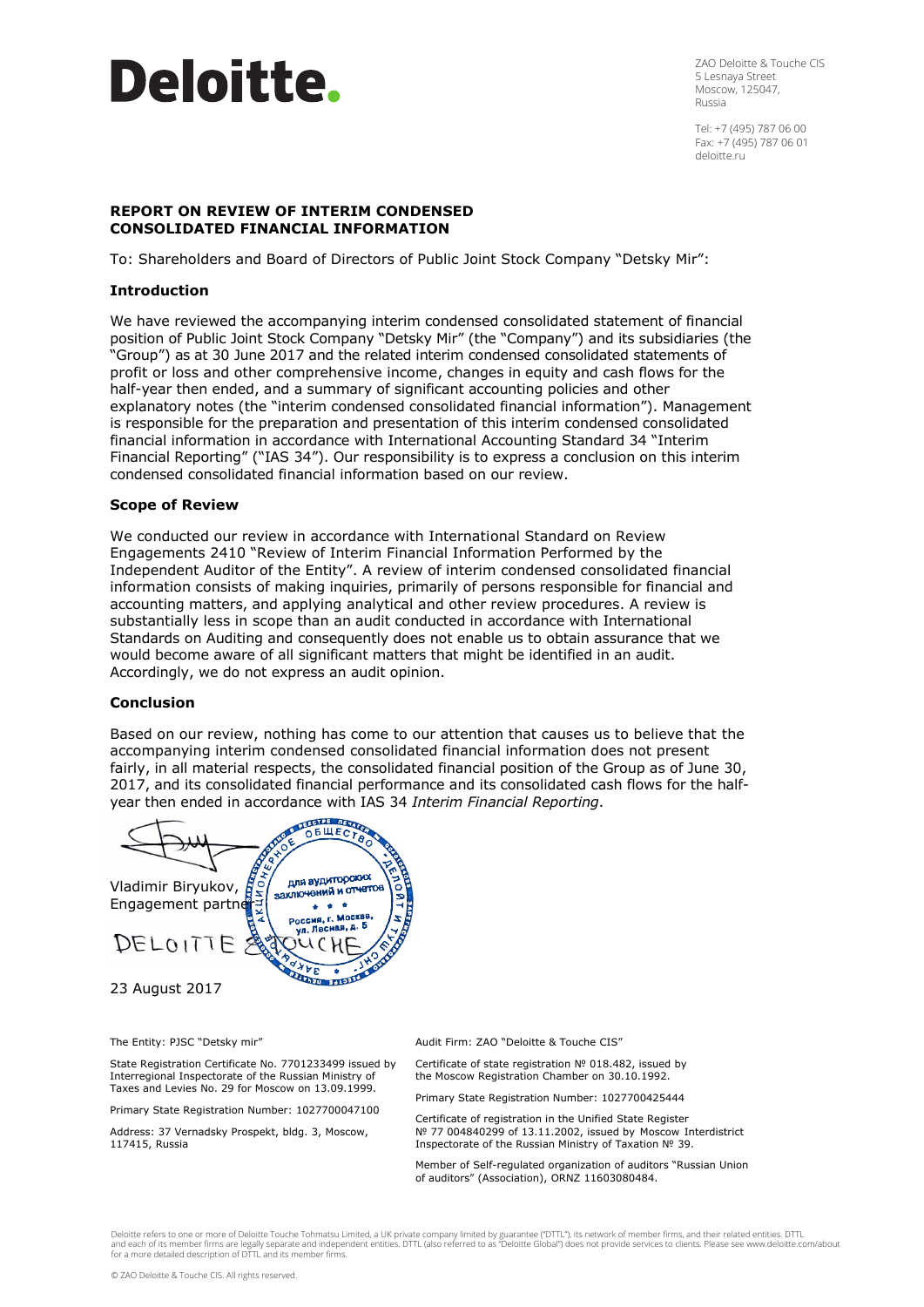#### **INTERIM CONDENSED CONSOLIDATED STATEMENT OF PROFIT OR LOSS AND OTHER COMPREHENSIVE INCOME FOR THE HALF-YEAR ENDED 30 JUNE 2017 (UNAUDITED)**  *(in millions of Russian Rubles, except earnings per share)*

|                                                                                                                                         |   | For the half-year ended |                       |
|-----------------------------------------------------------------------------------------------------------------------------------------|---|-------------------------|-----------------------|
|                                                                                                                                         |   | Notes 30 June 2017      | 30 June 2016          |
| <b>REVENUE</b>                                                                                                                          | 3 | 42,096                  | 33,736                |
| <b>COST OF SALES</b>                                                                                                                    |   | (28,325)                | (22,529)              |
| <b>GROSS PROFIT</b>                                                                                                                     |   | 13,771                  | 11,207                |
| Selling, general and administrative expenses<br>Interest in earnings of associates, net of income tax<br>Other operating expenses, net  | 4 | (11, 627)<br>(31)       | (9, 562)<br>9<br>(14) |
| <b>OPERATING PROFIT</b>                                                                                                                 |   | 2,113                   | 1,640                 |
| Finance income<br>Finance expense<br>Foreign exchange (loss)/gain                                                                       | 5 | 22<br>(960)<br>(120)    | 117<br>(965)<br>44    |
| PROFIT BEFORE INCOME TAX EXPENSE                                                                                                        |   | 1,055                   | 836                   |
| Income tax expense                                                                                                                      | 6 | (350)                   | (209)                 |
| NET PROFIT FOR THE PERIOD                                                                                                               |   | 705                     | 627                   |
| Other comprehensive income                                                                                                              |   |                         |                       |
| Items that may be reclassified subsequently to profit or loss<br>Effect of translation to presentation currency                         |   | 18                      | 63                    |
| TOTAL COMPREHENSIVE INCOME FOR THE PERIOD                                                                                               |   | 723                     | 690                   |
| <b>Earnings per share</b>                                                                                                               |   |                         |                       |
| Weighted average number of shares outstanding, basic and diluted<br>Earnings per share, basic and diluted (in Russian Rubles per share) |   | 738,994,168<br>0.95     | 739,000,000<br>0.85   |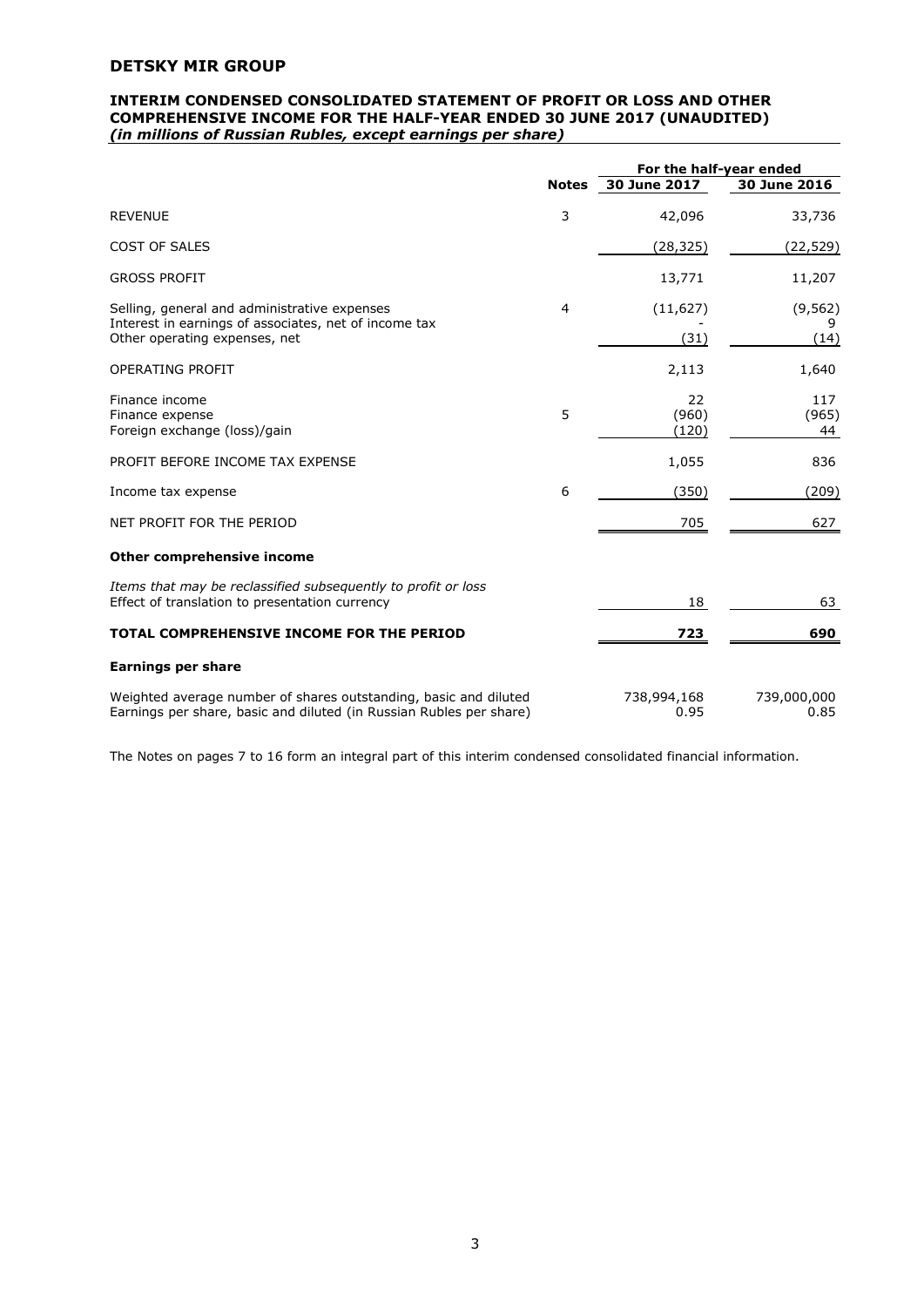# **INTERIM CONDENSED CONSOLIDATED STATEMENT OF FINANCIAL POSITION AS AT 30 JUNE 2017 (UNAUDITED)**

*(in millions of Russian Rubles)* 

|                                                                            | <b>Notes</b>   | 30 June<br>2017 | 31 December<br>2016 |
|----------------------------------------------------------------------------|----------------|-----------------|---------------------|
| <b>ASSETS</b>                                                              |                |                 |                     |
| <b>NON-CURRENT ASSETS:</b>                                                 |                |                 |                     |
| Property, plant and equipment                                              | 7              | 6,656           | 6,943               |
| Intangible assets                                                          | $\overline{7}$ | 1,479           | 1,301               |
| Long-term loans receivable                                                 | 8              |                 | 1,060               |
| Deferred tax assets                                                        |                | 1,552           | 1,708               |
| Other non-current assets                                                   |                | 258             | 263                 |
| Total non-current assets                                                   |                | 9,945           | 11,275              |
| <b>CURRENT ASSETS:</b>                                                     |                |                 |                     |
| Inventories                                                                | 9              | 24,413          | 24,796              |
| Trade receivables                                                          |                | 1,944           | 3,855               |
| Advances paid and other receivables                                        |                | 2,170           | 2,351               |
| Other taxes receivable<br>Cash and cash equivalents                        | 10             | 9<br>545        | 7<br>2,445          |
|                                                                            |                |                 |                     |
| <b>Total current assets</b>                                                |                | 29,081          | 33,454              |
| <b>TOTAL ASSETS</b>                                                        |                | 39,026          | 44,729              |
| <b>EQUITY AND LIABILITIES</b>                                              |                |                 |                     |
| <b>EQUITY DEFICIT:</b>                                                     |                |                 |                     |
| Share capital                                                              |                | $\mathbf{1}$    | 1                   |
| Additional paid-in capital                                                 |                | 5,793           | 5,793               |
| Treasury shares                                                            | 12             | (43)            |                     |
| Accumulated deficit                                                        |                | (8,087)         | (6, 362)            |
| Currency translation reserve                                               |                | 132             | 114                 |
| <b>Total equity deficit</b>                                                |                | (2,204)         | (454)               |
| <b>NON-CURRENT LIABILITIES:</b>                                            |                |                 |                     |
| Long-term loans and borrowings                                             | 13             | 6,708           | 6,514               |
| Deferred tax liabilities                                                   |                | 76              | 69                  |
| <b>Total non-current liabilities</b>                                       |                | 6,784           | 6,583               |
| <b>CURRENT LIABILITIES:</b>                                                |                |                 |                     |
| Trade accounts payable                                                     |                | 18,597          | 25,215              |
| Short-term loans and borrowings and current portion of long-term           |                |                 |                     |
| loans and borrowings                                                       | 13             | 8,984           | 8,124               |
| Advances received, other payables and accrued expenses<br>Deferred revenue | 14             | 6,471           | 3,834               |
| Income tax payable                                                         |                | 327<br>67       | 816<br>611          |
|                                                                            |                |                 |                     |
| <b>Total current liabilities</b>                                           |                | 34,446          | 38,600              |
| <b>Total liabilities</b>                                                   |                | 41,230          | 45,183              |
| TOTAL EQUITY AND LIABILITIES                                               |                | 39,026          | 44,729              |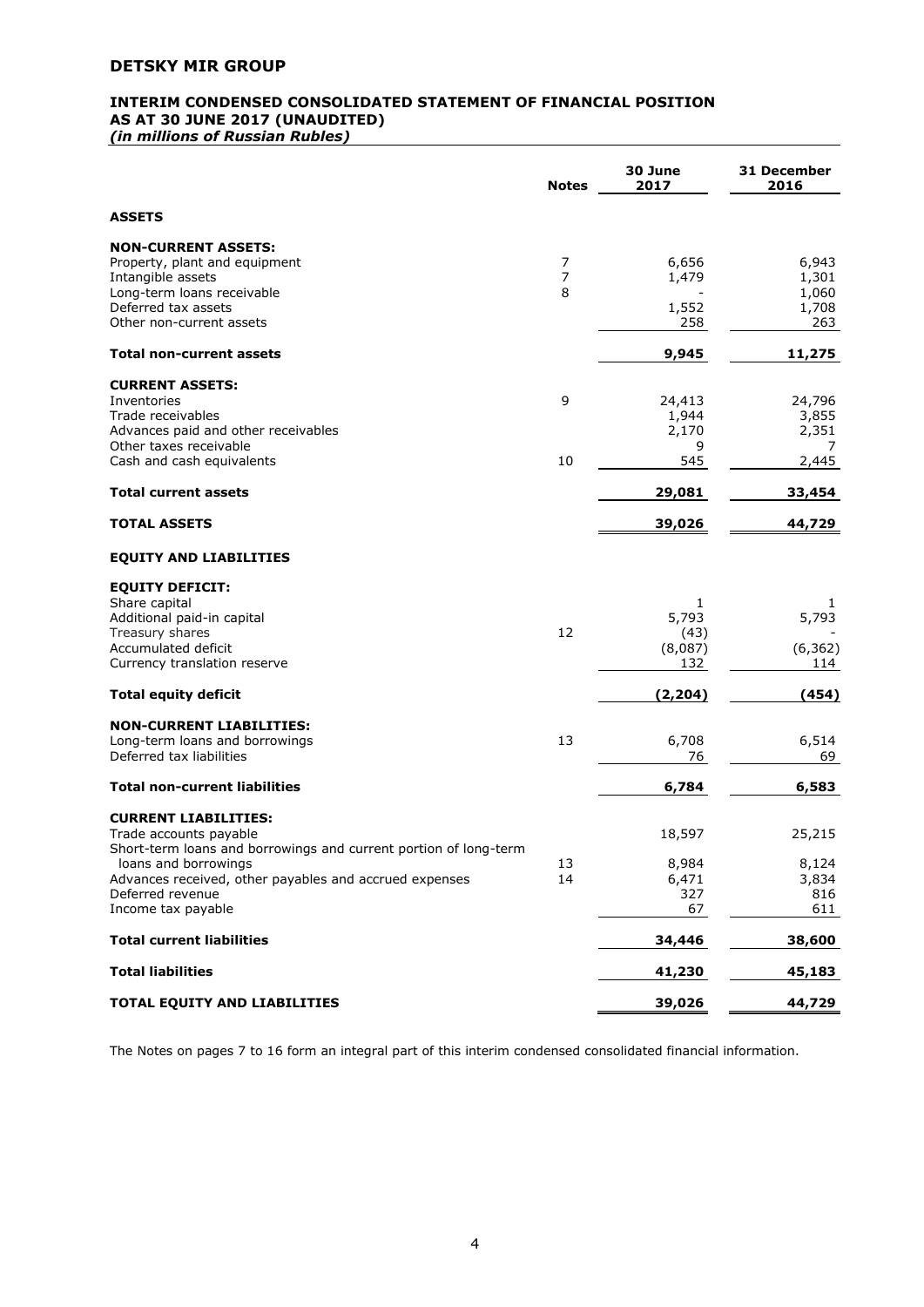# **INTERIM CONDENSED CONSOLIDATED STATEMENT OF CHANGES IN EQUITY FOR THE HALF-YEAR ENDED 30 JUNE 2017 (UNAUDITED)**

*(in millions of Russian Rubles)* 

|                                                           | <b>Notes</b> | <b>Share</b><br>capital | <b>Additional</b><br>paid-in<br>capital | <b>Treasury</b><br>shares | Accumu-<br>lated<br>deficit | <b>Currency</b><br>translation<br>reserve | <b>Total</b>     |
|-----------------------------------------------------------|--------------|-------------------------|-----------------------------------------|---------------------------|-----------------------------|-------------------------------------------|------------------|
| <b>Balance as at 1 January 2016</b>                       |              | 1                       | 5,793                                   |                           | (5, 448)                    | 49                                        | 395              |
| Profit for the year<br>Effect of translation to           |              |                         |                                         |                           | 627                         |                                           | 627              |
| presentational currency                                   |              |                         |                                         |                           |                             | 70                                        | 70               |
| <b>Total comprehensive income</b><br>for the period       |              |                         |                                         |                           | 627                         | 70                                        | 697              |
| Exercise of share based<br>payments<br>Dividends declared | 15<br>11     |                         |                                         |                           | (307)<br>(1,308)            |                                           | (307)<br>(1,308) |
| Balance as at 30 June 2016                                |              | $\mathbf{1}$            | 5,793                                   |                           | (6, 436)                    | 119                                       | (523)            |
| <b>Balance as at 1 January 2017</b>                       |              | $\mathbf{1}$            | 5,793                                   |                           | (6, 362)                    | 114                                       | (454)            |
| Profit for the year<br>Effect of translation to           |              |                         |                                         |                           | 705                         |                                           | 705              |
| presentational currency                                   |              |                         |                                         |                           |                             | 18                                        | 18               |
| <b>Total comprehensive income</b>                         |              |                         |                                         |                           |                             |                                           |                  |
| for the period                                            |              |                         |                                         |                           | 705                         | 18                                        | 723              |
| Recognition of share-based<br>payments                    | 15           |                         |                                         |                           | 142                         |                                           | 142              |
| Purchase of treasury shares                               | 12           |                         |                                         | (43)                      |                             |                                           | (43)             |
| Dividends declared                                        | 11           |                         |                                         |                           | (2, 572)                    |                                           | (2,572)          |
| Balance as at 30 June 2017                                |              | 1                       | 5,793                                   | (43)                      | (8,087)                     | 132                                       | (2, 204)         |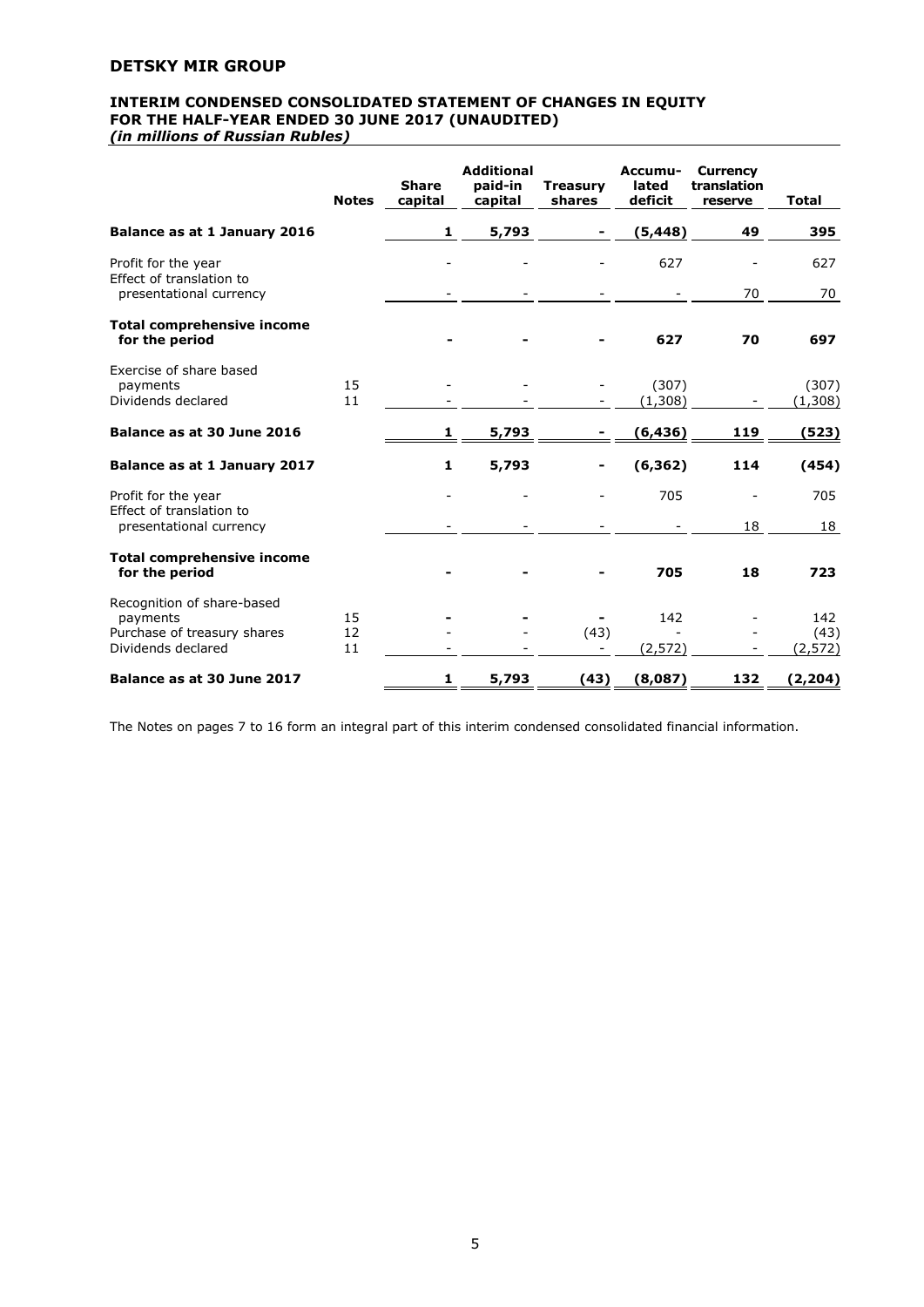# **INTERIM CONDENSED CONSOLIDATED STATEMENT OF CASH FLOWS FOR THE HALF-YEAR ENDED 30 JUNE 2017 (UNAUDITED)**

*(in millions of Russian Rubles)* 

|                                                                                                                      | For the half-year ended |              |
|----------------------------------------------------------------------------------------------------------------------|-------------------------|--------------|
|                                                                                                                      | 30 June 2017            | 30 June 2016 |
| <b>OPERATING ACTIVITIES:</b>                                                                                         |                         |              |
| Net profit for the period                                                                                            | 705                     | 627          |
| Adjustments for:                                                                                                     |                         |              |
| Income tax expense                                                                                                   | 350                     | 209          |
| Finance income                                                                                                       | (22)                    | (117)        |
| Finance expenses                                                                                                     | 960                     | 965          |
| Loss on disposal of fixed assets and intangible assets<br>Bad debts written-off and change in allowance for doubtful | 33                      | 2            |
| accounts                                                                                                             | (11)                    | 12           |
| Shrinkage and merchandise inventories obsolescence expenses                                                          | 687                     | 785          |
| Depreciation and amortization                                                                                        | 874                     | 771          |
| Loss/(gain) on foreign exchange<br>Interest in earnings of associates, net of income tax                             | 120                     | (45)<br>(9)  |
|                                                                                                                      |                         |              |
| Changes in working capital:                                                                                          |                         |              |
| Decrease/(increase) in trade receivables                                                                             | 1,909                   | 860          |
| Decrease/(increase) in other receivables and advances paid                                                           | 195                     | (89)         |
| Increase in inventories                                                                                              | (304)                   | (2, 275)     |
| Decrease in trade accounts payable                                                                                   | (6, 719)                | (908)        |
| (Decrease)/increase in advances received, other accounts payable                                                     |                         |              |
| and accrued expenses<br>(Decrease)/increase in deferred revenue                                                      | (77)                    | 220<br>84    |
|                                                                                                                      | (624)                   |              |
| Cash (used in)/received from operations                                                                              | (1, 924)                | 1,092        |
| Interest paid                                                                                                        | (828)                   | (977)        |
| Interest received                                                                                                    | 8                       | 22           |
| Income taxes paid                                                                                                    | (679)                   | (697)        |
| Net cash (used in)/received from operating activities                                                                | (3, 423)                | (560)        |
| <b>INVESTING ACTIVITIES:</b>                                                                                         |                         |              |
| Purchase of property, plant and equipment                                                                            | (506)                   | (431)        |
| Purchase of intangible assets                                                                                        | (57)                    | (151)        |
| Dividends received from associates                                                                                   |                         | 9            |
| Proceeds from repayment of loans issued                                                                              | 1,074                   | 4,876        |
| Net cash received from investing activities                                                                          | 511                     | 4,303        |
| <b>FINANCING ACTIVITIES:</b>                                                                                         |                         |              |
| Purchase of treasury shares                                                                                          | (43)                    |              |
| Proceeds from loans and borrowings                                                                                   | 24,113                  | 8,686        |
| Repayment of loans and borrowings                                                                                    | (23,058)                | (13, 444)    |
| Share-based payments                                                                                                 |                         | (307)        |
| Net cash received from/(used in) financing activities                                                                | 1,012                   | (5,065)      |
| NET DECREASE IN CASH AND CASH EQUIVALENTS                                                                            | (1,900)                 | (1, 322)     |
| CASH AND CASH EQUIVALENTS, at the beginning of the period                                                            | 2,445                   | 1,934        |
| CASH AND CASH EQUIVALENTS, at the end of the period                                                                  | 545                     | 612          |
|                                                                                                                      |                         |              |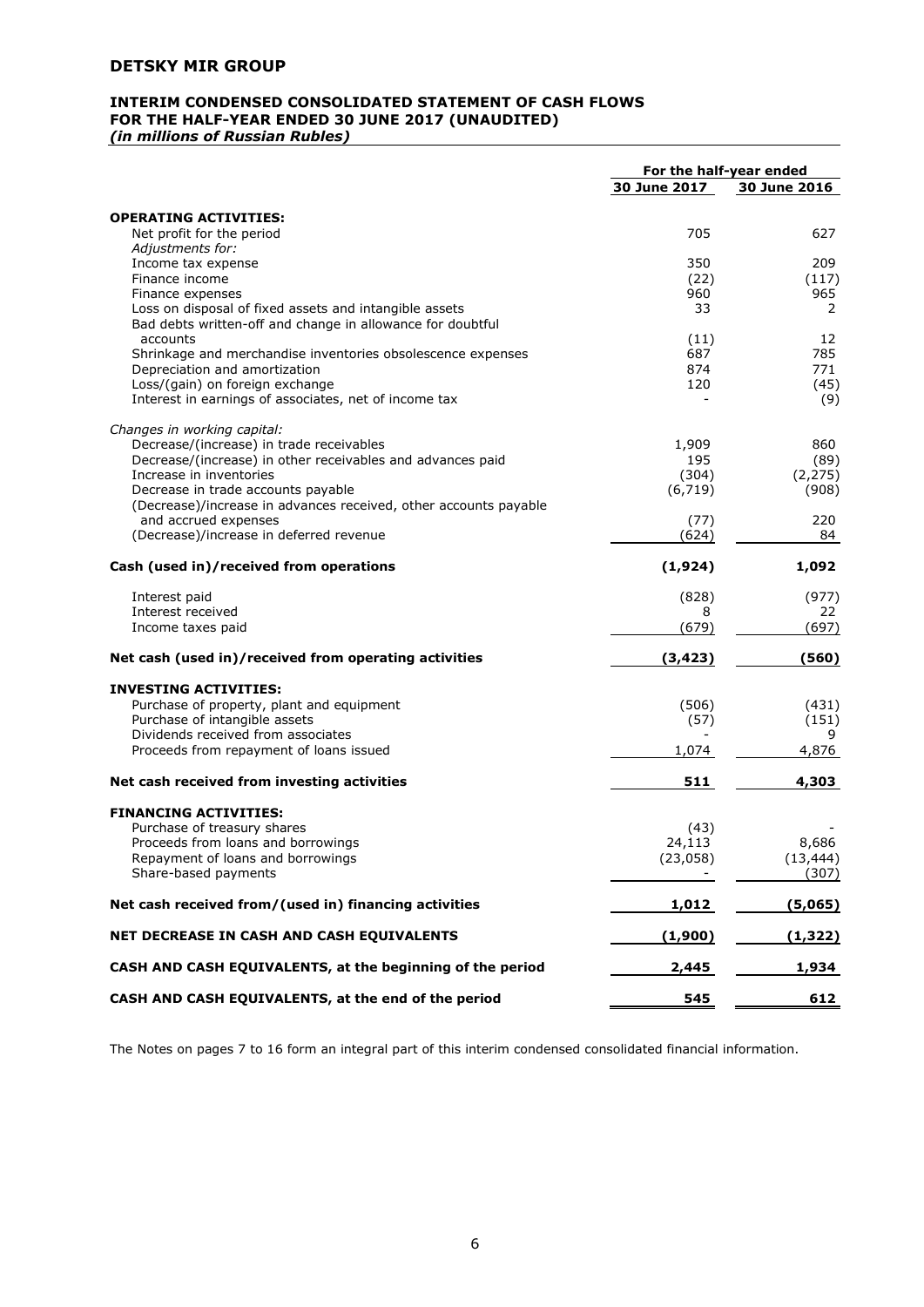#### **NOTES TO THE INTERIM CONDENSED CONSOLIDATED FINANCIAL INFORMATION FOR THE HALF-YEAR ENDED 30 JUNE 2017 (UNAUDITED)**  *(in millions of Russian Rubles)*

# **1. GENERAL INFORMATION**

PJSC Detsky Mir (the "Company") together with its subsidiaries (the "Group" or "Detsky Mir Group") is the largest retail chain in the children's products market in the Russian Federation ("RF"). The Company is registered in the Unified State Register of Legal Entities under the laws of the Russian Federation (State Registration Certificate No. 1027700047100).

The primary activity of the Group is the sale of children's clothing and products through retail stores and online store. During the six months ended 30 June 2017 and as at 30 June 2017 the Group operated "Detsky Mir" branded stores in Russia and Kazakhstan and Early Learning Centre (hereinafter, the "ELC") branded retail stores in Russia.

In February 2017, the Company completed an initial public offering and its ordinary shares were admitted to trading at PJSC "Moscow Stock exchange". During the share placement, the current shareholders of the Company sold part of their shares to outside investors, which led to changes in the structure of the Company's shareholders. After the completion of the initial public offering JSFC Sistema ("Sistema") remained the controlling shareholder of the Company. The ultimate controlling party of the Company is Mr. Vladimir Yevtushenkov.

The registered shareholders of the Company and their effective ownership were as follows, as at each period end:

|                                    | 30 June<br>2017 | 31 December<br>2016 |
|------------------------------------|-----------------|---------------------|
| PJSFC Sistema and its subsidiaries | 52.10%          | 72.57%              |
| Floette Holdings Limited 1         | 5.78%           | 11.55%              |
| Exarzo Holdings Limited 1          | 5.78%           | 11.55%              |
| Other shareholders                 | 36.34%          | 4.33%               |
| Total                              | 100%            | 100%                |

<sup>1</sup> Represent the interests of the "Russian-Chinese investment Fund".

The ownership interest of the Group and the proportion of its voting power in its major operating subsidiaries was as follows, as at each period end:

|                                                                                     | Ownership interest and<br>proportion of voting power |                      |
|-------------------------------------------------------------------------------------|------------------------------------------------------|----------------------|
| <b>Subsidiaries</b>                                                                 | 30 June<br>2017                                      | 31 December<br>2016  |
| Detsky Mir Kazakhstan LLP, Kazakhstan<br>Kub-Market LLC, RF<br>Detsky Mir-Orel, JSC | 100%<br>100%<br>100%                                 | 100%<br>100%<br>100% |

As at 30 June 2017 and 31 December 2016 the Group does not have non-wholly owned subsidiaries that have material non-controlling interests to the Group.

# **2. BASIS OF PREPARATION AND SIGNIFICANT ACCOUNTING POLICIES**

#### *Basis of Preparation*

The annual consolidated financial statements of PJSC "Detsky Mir" and its subsidiaries are prepared in accordance with International Financial Reporting Standards ("IFRS"). This interim condensed consolidated financial information for the half-year ended 30 June 2017 has been prepared in accordance with International Accounting Standard 34 "Interim Financial Reporting" ("IAS 34").

The interim condensed consolidated financial information does not include all the information and disclosures required in the annual consolidated financial statements, and should be read in conjunction with the Group's annual consolidated financial statements for the year ended 31 December 2016.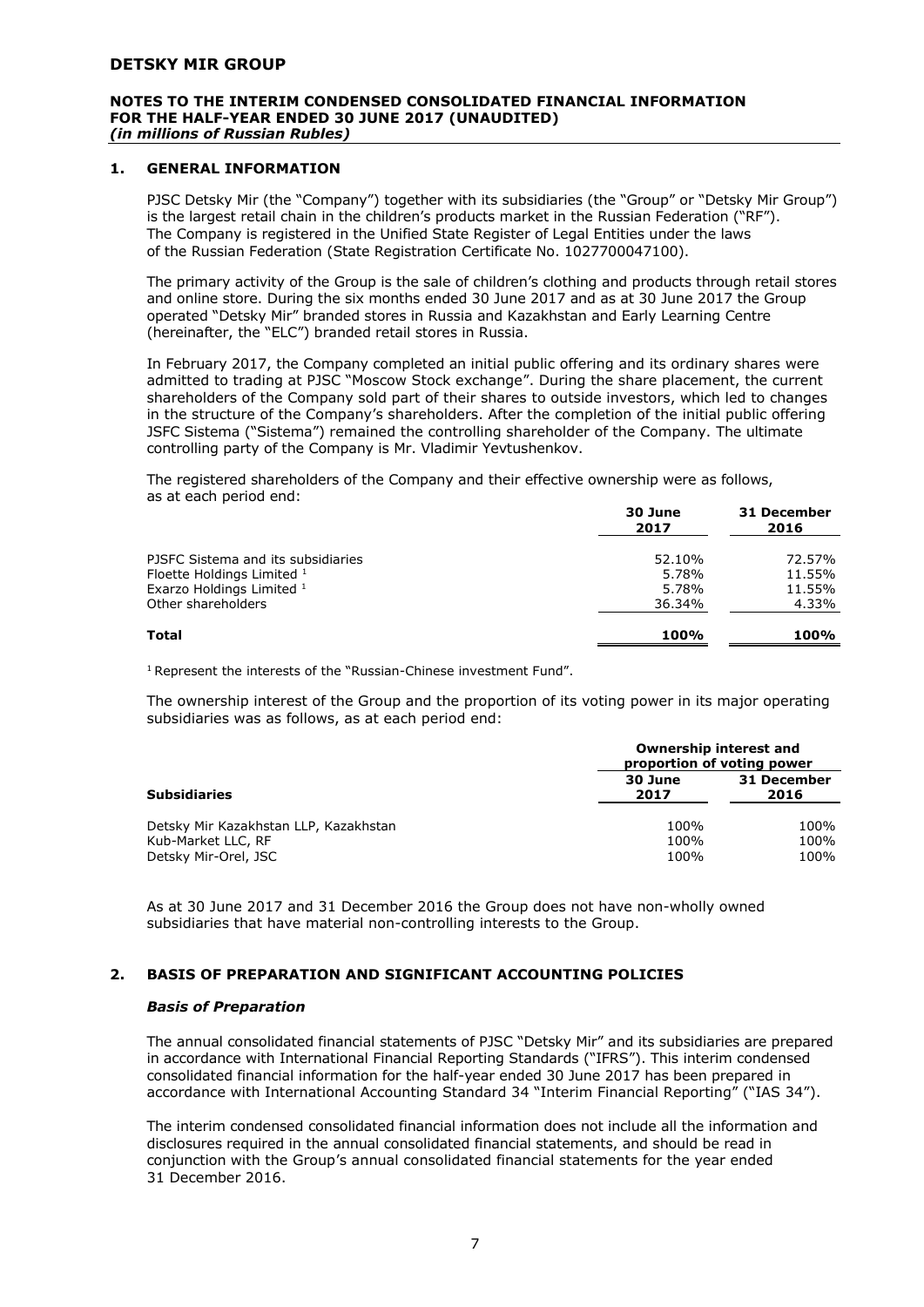#### **NOTES TO THE INTERIM CONDENSED CONSOLIDATED FINANCIAL INFORMATION FOR THE HALF-YEAR ENDED 30 JUNE 2017 (UNAUDITED)** *(in millions of Russian Rubles)*

*Functional and presentation currency* – The amounts in the interim condensed consolidated financial information are presented in Russian Rubles ("RUB"), which is functional currency of the Group's entities and presentation currency, with the exception of Detsky Mir Kazakhstan LLP, which functional currency is Kazakhstani Tenge.

*Seasonality of operations* – Significant portion of the Group's sales, profit and operating cash flows have historically been realized in the fiscal fourth quarter. As a result, six months results of operations may fluctuate significantly based on many factors, including seasonal fluctuations in customer demand, product offerings, inventory levels and our promotional activity. The results of operations and cash flows for the six months ended 30 June are not necessarily indicative of the results that may be expected for the full year.

**Income tax** – Income tax in the interim periods is accrued using the effective tax rate that would be applicable to expected total annual earnings.

#### **Significant accounting policies**

#### *Adoption of New Standards and Interpretations*

The accounting policies applied by the Group are consistent with those of the financial year ended as at 31 December 2016, except for the adoption of the new standards and interpretations described below.

The Group has adopted the following new and amended standards and interpretations issued by the International Accounting Standards Board ("IASB") and the International Financial Reporting Interpretations Committee ("IFRIC") of the IASB in the interim condensed consolidated financial information:

- Income tax (Amendments to IAS 12);
- Annual Improvements 2014-2016 Cycle.

The adoption of these standards and interpretations has not had a significant impact on interim condensed consolidated financial information of the Group for the half-year ended 30 June 2017.

*Treasury shares –* If the Group reacquires its own equity instruments, those instruments ("treasury shares") are recognized as a deduction to equity at cost, being the consideration paid to reacquire the shares. No gain or loss is recognized in consolidated statement of profit or loss and other comprehensive income on the purchase, sale, issue or cancellation of the Group's own equity instruments. Such treasury shares may be acquired and held by the Company or by the subsidiaries of the Company.

#### *Significant assumptions, used applying accounting policies and the sources of uncertainty in estimates.*

In preparing these interim condensed consolidated financial statements, the significant judgements made by management in applying the Group's accounting policies and the key sources of estimation uncertainty were consistent with those that applied to the Group's annual consolidated financial statements for the year ended 31 December 2016 prepared in accordance with IFRS.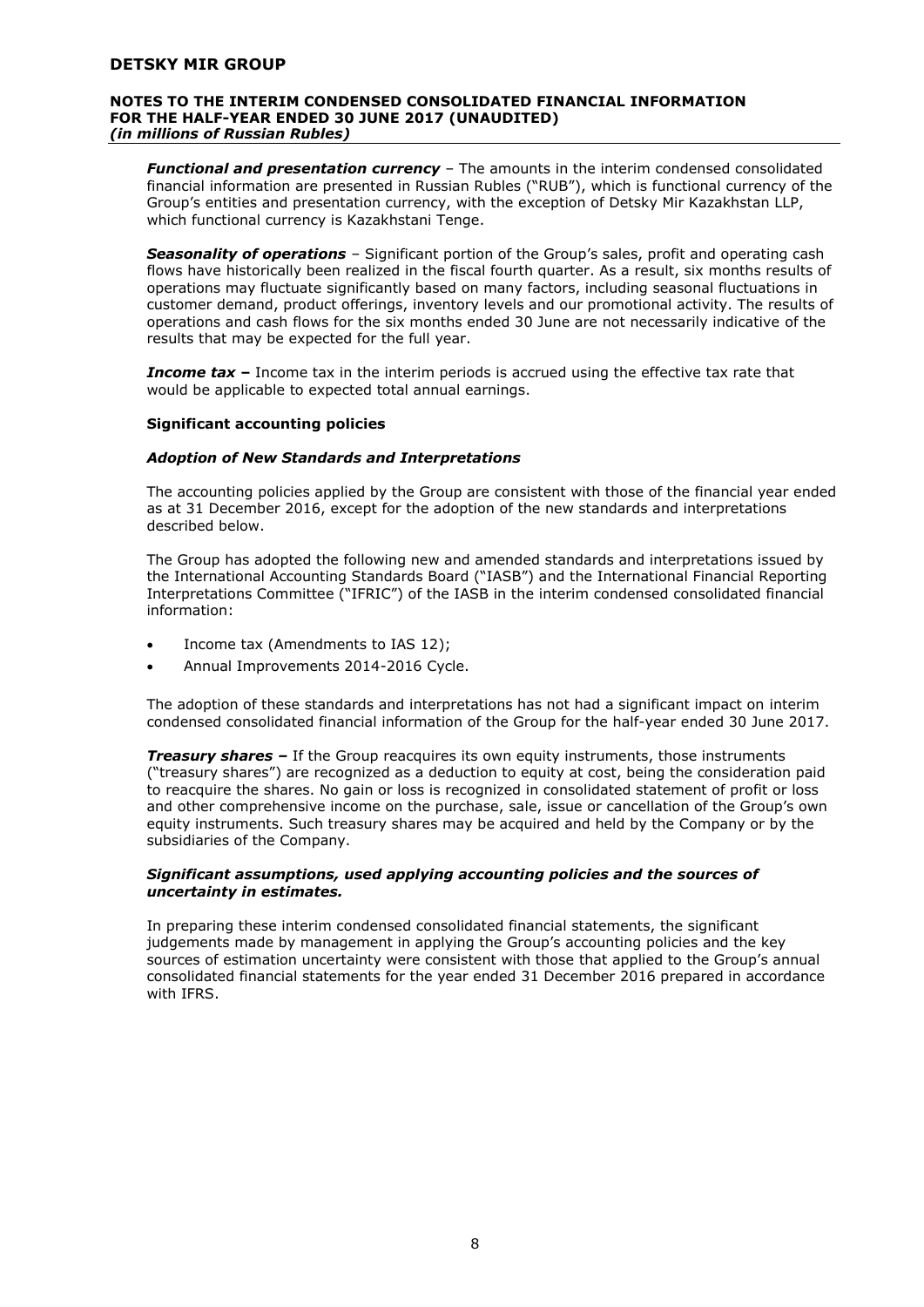#### **NOTES TO THE INTERIM CONDENSED CONSOLIDATED FINANCIAL INFORMATION FOR THE HALF-YEAR ENDED 30 JUNE 2017 (UNAUDITED)**  *(in millions of Russian Rubles)*

# **3. REVENUE**

The Group's revenue for the six months ended 30 June 2017 and 2016 was as follows:

|                        |                 | For the half-year ended |  |
|------------------------|-----------------|-------------------------|--|
|                        | 30 June<br>2017 | 30 June<br>2016         |  |
| Retail<br>Online store | 40,578<br>1,034 | 32,951<br>732           |  |
| Other                  | 484             | 53                      |  |
| <b>Total</b>           | 42,096          | 33,736                  |  |

Revenue for sales of goods ordered via the Internet and picked up at Group's retail stores is included in retail revenue.

Revenue from stores "ELC", reflected in retail sales, for the six months ended 30 June 2017, and 2016 was RUB 370 million and RUB 439 million, respectively.

# **4. SELLING, GENERAL AND ADMINISTRATIVE EXPENSES**

The Group's selling, general and administrative expenses for the six months ended 30 June 2017 and 2016 were as follows:

|                                                                    | For the half-year ended |                 |
|--------------------------------------------------------------------|-------------------------|-----------------|
|                                                                    | 30 June<br>2017         | 30 June<br>2016 |
| Rent and utility                                                   | 4,609                   | 3,963           |
| Payroll                                                            | 4,032                   | 3,124           |
| Depreciation of fixed assets and amortization of intangible assets | 874                     | 771             |
| Advertising and marketing expenses                                 | 596                     | 471             |
| Banking services                                                   | 369                     | 317             |
| Repair and maintenance                                             | 207                     | 155             |
| Promotional materials                                              | 171                     | 102             |
| Security expenses                                                  | 161                     | 115             |
| Support of software                                                | 156                     | 165             |
| Consulting services                                                | 152                     | 62              |
| Taxes (other than income tax)                                      | 74                      | 70              |
| Communication expenses                                             | 52                      | 54              |
| Travel expenses                                                    | 36                      | 37              |
| Stationary and other materials                                     | 15                      | 15              |
| Other                                                              | 123                     | 141             |
| Total                                                              | 11,627                  | 9,562           |

# **5. FINANCE EXPENSES**

|                                                             |                 | For the half-year ended |  |
|-------------------------------------------------------------|-----------------|-------------------------|--|
|                                                             | 30 June<br>2017 | 30 June<br>2016         |  |
| Interest expense on bank loans<br>Interest expense on bonds | 894<br>66       | 965                     |  |
| <b>Total</b>                                                | 960             | 965                     |  |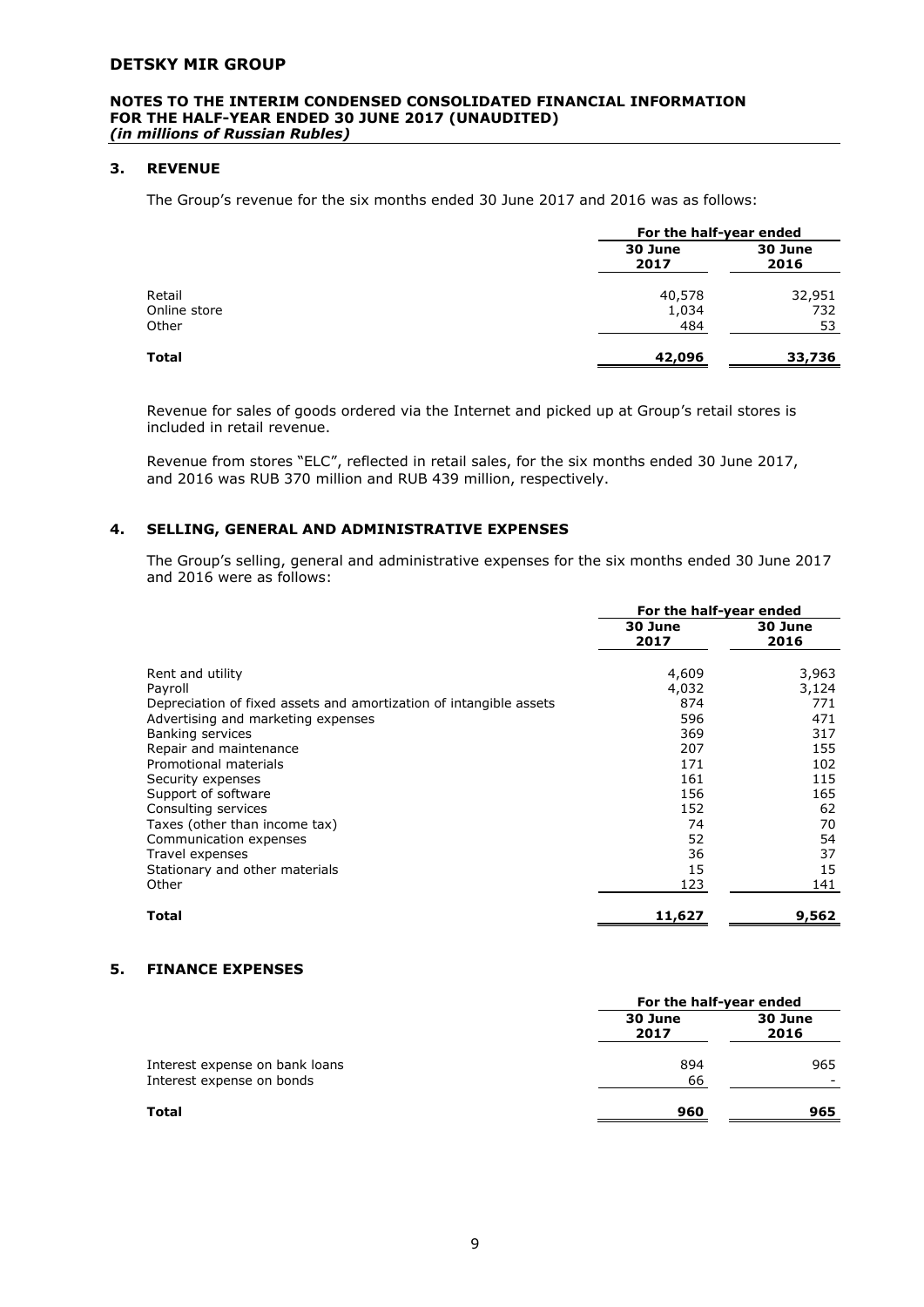#### **NOTES TO THE INTERIM CONDENSED CONSOLIDATED FINANCIAL INFORMATION FOR THE HALF-YEAR ENDED 30 JUNE 2017 (UNAUDITED)** *(in millions of Russian Rubles)*

# **6. INCOME TAXES**

Income tax recognized in profit or loss

|                                                                                                      | For the half-year ended |                 |
|------------------------------------------------------------------------------------------------------|-------------------------|-----------------|
|                                                                                                      | 30 June<br>2017         | 30 June<br>2016 |
| Profit before tax<br>Income tax expense calculated at 20%                                            | 1,055<br>211            | 836<br>167      |
| Non deductible inventory losses<br>(Other income not taxable)/ other expenses not deductible for tax | 144                     | 172             |
| purposes, net<br>Prior period income tax adjustment                                                  | (5)                     | 17<br>(147)     |
| Total income tax expense recognized in profit or loss                                                | 350                     | 209             |

# **7. PROPERTY, PLANT AND EQUIPMENT AND INTANGIBLE ASSETS**

During the half-year ended 30 June 2017, the Group incurred capital expenditures in the amount of RUB 478 million (for the half-year ended 30 June 2016: RUB 426 million), which mainly comprised leasehold improvements and trade equipment. The total amount of expenditure related to purchase of intangible assets comprised RUB 319 million and RUB 151 million for the half-years ended 30 June 2017 and 30 June 2016, respectively.

# **8. LOANS RECEIVABLE**

Long-term loans issued on 30 June 2017 and 31 December 2016 were as follows:

|                                                                                                                          | 30 June<br>2017 | 31 December<br>2016 |
|--------------------------------------------------------------------------------------------------------------------------|-----------------|---------------------|
| A loan granted to CJSC DM-Finance, a related party, on 3 July 2013<br>denominated in Rubles at 10.55% per annum maturing |                 |                     |
| in September 2018                                                                                                        |                 | 754                 |
| Accrued interest                                                                                                         |                 | 306                 |
| Total                                                                                                                    |                 | 1,060               |

In February 2017 CJSC "DM-Finance" has fully repaid the loan previously issued by the Group in the amount of RUB 1,060 million, including interest in the amount of RUB 321 million.

# **9. INVENTORIES**

Inventories as at 30 June 2017 and 31 December 2016 were as follows:

|                                             | 30 June<br>2017 | 31 December<br>2016 |
|---------------------------------------------|-----------------|---------------------|
| Merchandise inventories<br><b>Materials</b> | 24,266<br>147   | 24,677<br>119       |
| <b>Total</b>                                | 24,413          | 24,796              |

Materials are represented by spare parts, packaging materials and other materials used in outlets and warehouses.

Write-offs of merchandise inventories relating to shrinkage and write-down to market in the amount of RUB 687 million and RUB 785 million for the six months ended 30 June 2017 and 2016, were recorded within cost of sales in profit or loss.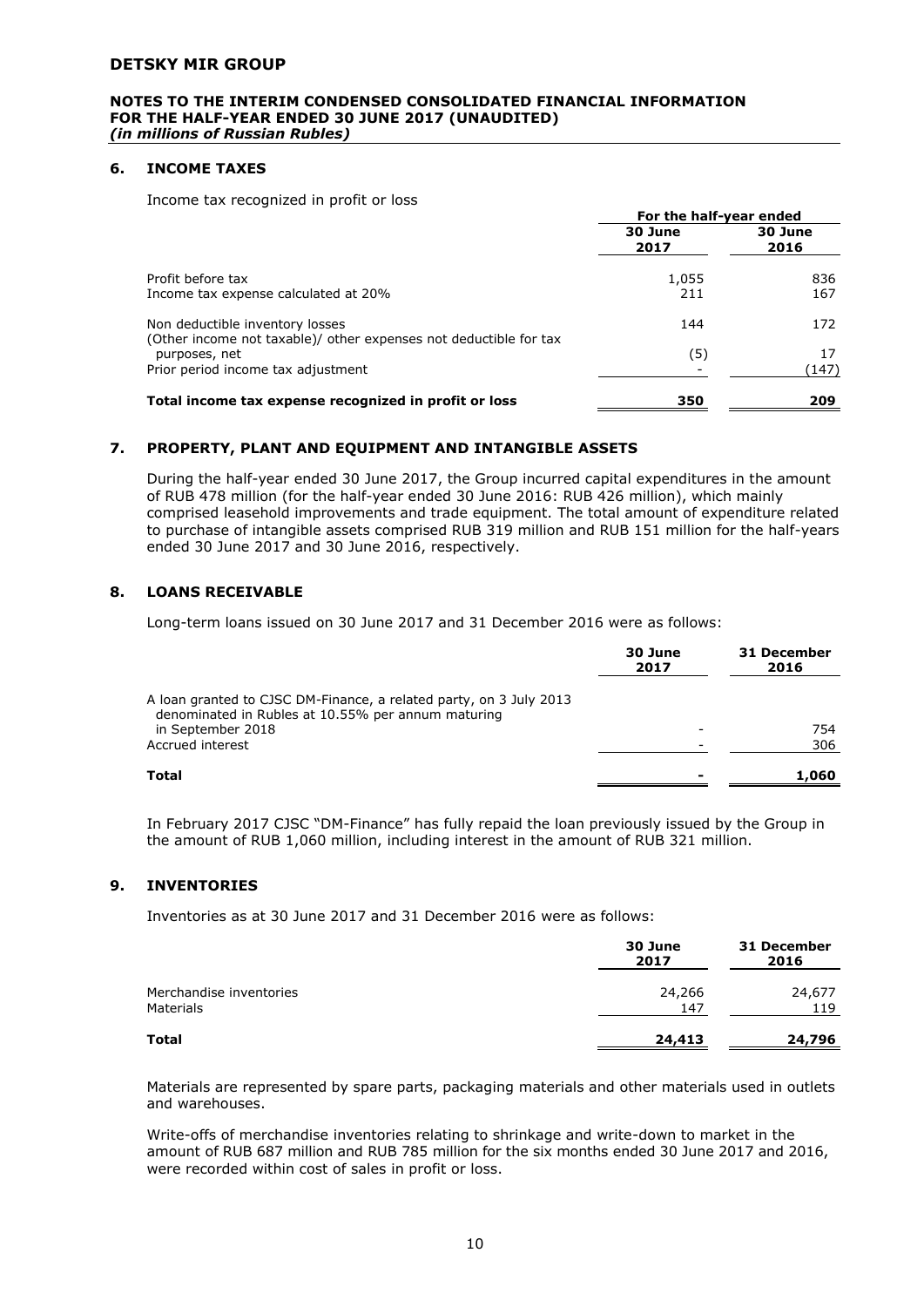#### **NOTES TO THE INTERIM CONDENSED CONSOLIDATED FINANCIAL INFORMATION FOR THE HALF-YEAR ENDED 30 JUNE 2017 (UNAUDITED)**  *(in millions of Russian Rubles)*

# **10. CASH AND CASH EQUIVALENTS**

Cash and cash equivalents as at 30 June 2017 and 31 December 2016 consisted of the following:

|                               | 30 June<br>2017 | 31 December<br>2016 |
|-------------------------------|-----------------|---------------------|
| Cash in current bank accounts | 201             | 324                 |
| Cash on hand                  | 180             | 241                 |
| Cash in transit               | 164             | 1,811               |
| Bank deposits in rubles       | -               | 69                  |
| Total                         | 545             | 2,445               |

Cash in transit comprise cash collected in the stores of the Group and not yet placed on the bank accounts of the Group as at the reporting date.

# **11. DIVIDENDS**

Dividends may only be declared from accumulated undistributed and unreserved earnings, as shown in the Company's statutory financial statements prepared in accordance with Russian accounting standards ("RAS"), and if certain other requirements of Russian legislation are met. If statutory undistributed earnings are negative as of the beginning of fiscal year, then dividends may only be declared from net profit earned in that fiscal year, as shown in the Company's statutory financial statements prepared under RAS.

On 28 June 2017 annual General meeting of shareholders approved the dividend payment for the year 2016 in the amount of RUB 2,572 million or RUB 3.48 per share. (As of the 30 June 2016 dividend payment for the year 2015 was approved in the amount of RUB 1,308 million or RUB 1.77 per share).

# **12. TREASURY SHARES**

As at 30 June 2017 the Group has 433,670 treasury shares with cost of RUB 43 million.

# **13. LOANS AND BORROWINGS**

Loans and borrowings as at 30 June 2017 and 31 December 2016 comprise:

|                                           | 30 June<br>2017 | 31 December<br>2016 |
|-------------------------------------------|-----------------|---------------------|
| <b>Bank loans</b>                         |                 |                     |
| Unsecured bank loans in rubles            | 12,692          | 12,353              |
| <b>Bonds</b>                              | 3,000           |                     |
| Secured bank loans in rubles              |                 | 2,285               |
|                                           | 15,692          | 14,638              |
| Less current portion of long-term debt    | (8,984)         | (8, 124)            |
| Loans and borrowings less short-term part | 6,708           | 6,514               |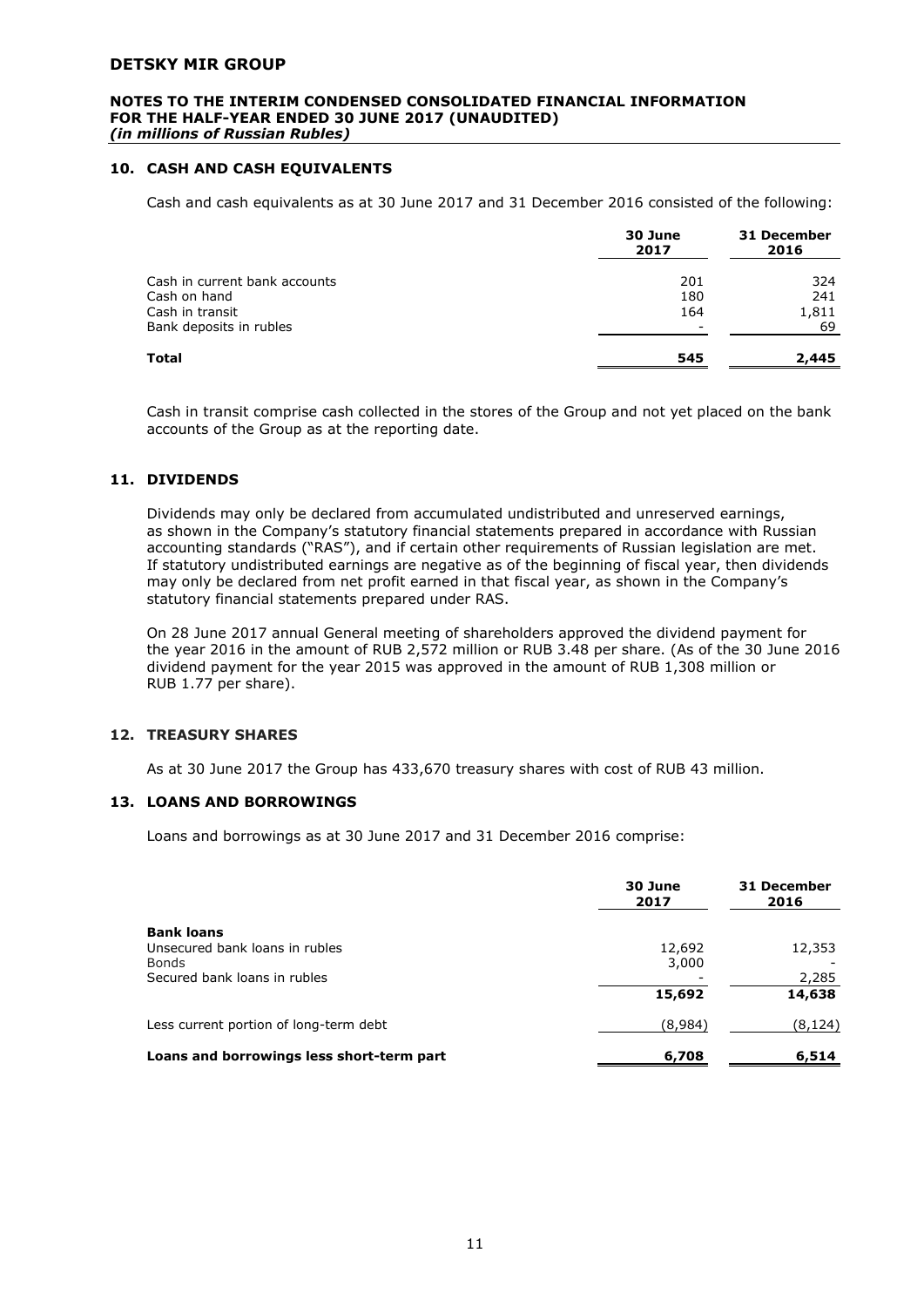#### **NOTES TO THE INTERIM CONDENSED CONSOLIDATED FINANCIAL INFORMATION FOR THE HALF-YEAR ENDED 30 JUNE 2017 (UNAUDITED)**  *(in millions of Russian Rubles)*

#### **Bank loans in rubles**

As of 30 June 2017 and 31 December 2016 the loans in rubles were provided to the Group by 5 banks.

The fair value of the Group's bank loans as at 30 June 2017, amounted of RUB 12,985 million. As at 31 December 2016, the fair value of the Group's bank loans was approximately equal to their carrying value.

Inputs of Level 2 and 3 of the fair value hierarchy were used to measure the fair value of bank loans and borrowings received and for bonds. The fair value of financial liabilities was determined in accordance with generally accepted valuation techniques based on a discounted cash flow analysis.

#### **Bonds**

In April 2017, the Group placed documentary exchange non-convertible bonds (Series BO 04) in the total amount of RUB 3,000 million at PJSC "Moscow Stock exchange". For the first six coupon periods the interest rate was set at 9.5% per annum. The bonds mature on 29 March 2024 with a three-year put option.

As at 30 June 2017, the book value of exchange-traded bonds issued and placed by the Group of RUB 3,000 million, excluding accumulated coupon income of RUB 65 million.

The fair value of exchange-traded bonds as at 30 June 2017 amounted to RUB 3,030 million.

#### **Unused credit lines**

As at 30 June 2017 and 31 December 2016, the total amount of undrawn credit lines of the Group amounted to RUB 11,866 million and RUB 11,983 million, including RUB 8,232 million and RUB 8,283 million of long-term credit lines.

#### **Covenants**

Under the terms of the loan agreements, the Group is required to comply with a number of covenants and restrictions, including maintenance of certain financial ratios. Non-compliance with these covenants may result in negative consequences of the Group: in particular, the creditors can increase the interest rate on the loan, require for additional collateral or early repayment of outstanding debt.

As at 30 June 2017, the Group violated several similar covenants provided for by loan agreements, and a number of lenders were entitled to demand early repayment of the full amount of loans under the relevant loan agreements. Lenders have waived their rights of early repayment in respect of these violations of restrictive conditions after the reporting date in August 2017, so at 30 June 2017 the Group reclassified respective amounts due of RUB 4,266 million from long-term to short-term debt. Also in August 2017 the covenant which had been violated as at the reporting date was excluded from one of the loan agreements.

#### **Pledges**

As at 30 June 2017, the Group has no any assets or securities transferred as collateral for loans and borrowings granted to the Group. The performance of the Group's obligations under a credit agreement with a bank as of 31 December 2016 was secured by a mortgage of the building with a net book value RUB 2,418 million as of this date.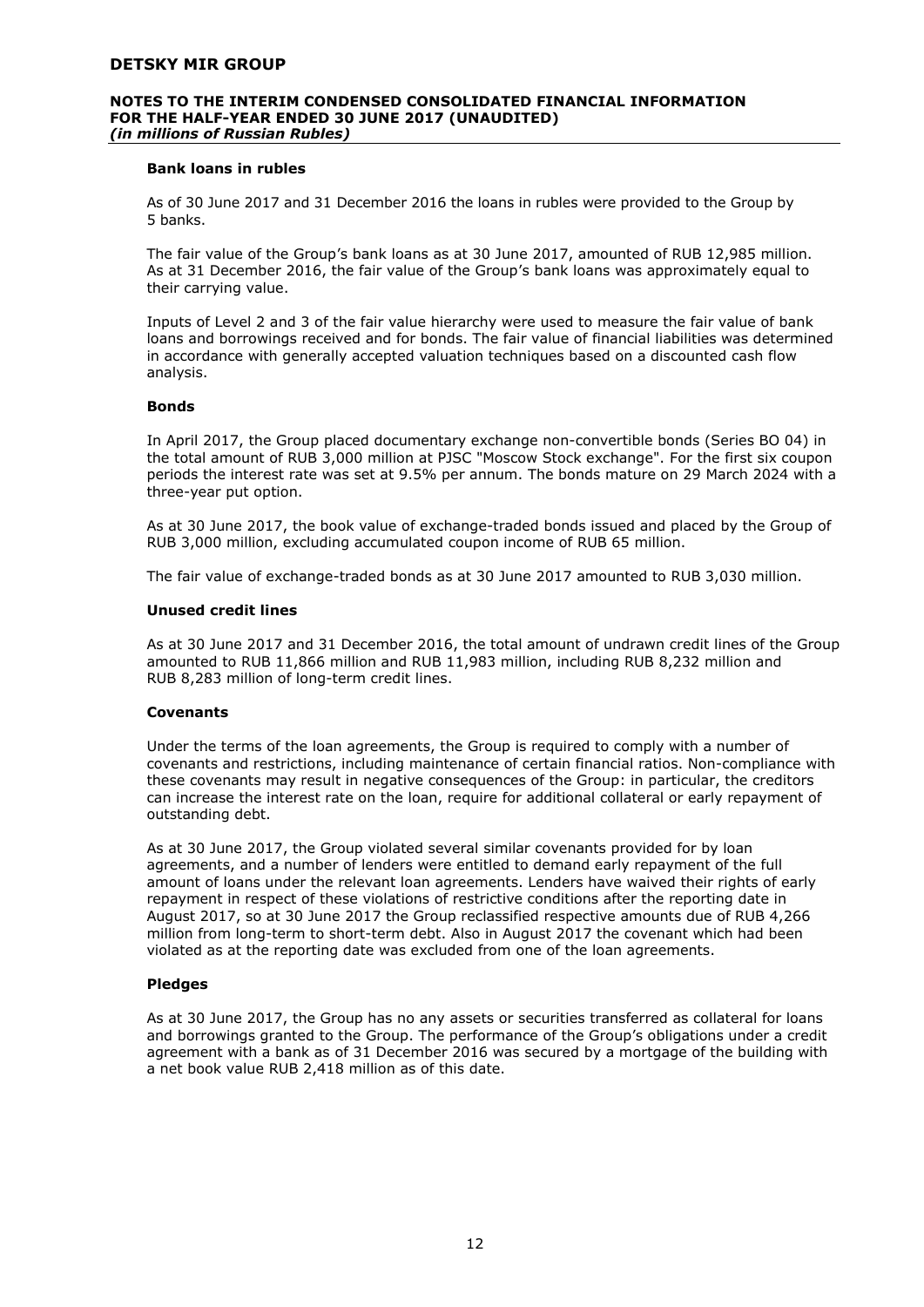#### **NOTES TO THE INTERIM CONDENSED CONSOLIDATED FINANCIAL INFORMATION FOR THE HALF-YEAR ENDED 30 JUNE 2017 (UNAUDITED)** *(in millions of Russian Rubles)*

# **14. ADVANCES RECEIVED, OTHER PAYABLES AND ACCRUED EXPENSES**

|                                                | 30 June<br>2017 | 31 December<br>2016 |
|------------------------------------------------|-----------------|---------------------|
| Accrued expenses and other current liabilities | 2,973           | 2,807               |
| Dividends payable (note 11)                    | 2,572           |                     |
| Accrued salaries                               | 567             | 629                 |
| Taxes payable (other than income tax)          | 272             | 357                 |
| Interest payable                               | 87              | 41                  |
| Total                                          | 6,471           | 3,834               |

# **15. SHARE-BASED PAYMENTS**

During the half-year ended 30 June 2017 the Group had several long-term cash-settled and equity-settled share-based payments arrangements.

#### *Long-term incentive plan adopted in 2014*

In August 2014, the Group's Board of Directors approved an employee long-term incentive plan (the "Incentive Plan"). Under the conditions of the Incentive Plan, certain employees at senior levels are entitled to share-based compensation, so-called "phantom" shares, that are to be granted by the Group in annual tranches over 2014-2016. The phantom shares vest on 31 December 2016 contingent on continued employment with the Group and certain established targets relating to the increase in the Group's market value. The phantom shares vest automatically upon a successful initial public offering by the Group or upon the sale by the Group's controlling shareholder of a certain stake in the Group to a third-party investor. Upon redemption of phantom shares, a participant receives either a respective number of shares in the Company or cash consideration computed on the basis of the market value of one ordinary share of the Company.

#### *Long-term incentive plan adopted in 2016*

In September 2016, the Group's Board of Directors approved a new employee long-term incentive plan (the "Incentive Plan 2"). Under the conditions of the Incentive Plan 2, certain employees at senior levels are entitled to share-based compensation ("phantom" shares), that are to be granted by the Group in annual tranches over 2016-2018. The phantom shares vest on 31 December 2018 contingent on continued employment with the Group and certain established targets relating to the increase in the Group's market value. The phantom shares vest automatically upon a successful initial public offering by the Group or upon the sale by the Group's controlling shareholder of a certain stake in the Group to a third-party investor. Upon redemption of phantom shares, a participant receives either a respective number of shares in the Company or cash consideration computed on the basis of the market value of one ordinary share of the Company. This settlement choice is upon the Group's discretion. Based on the Group's plans and historical experience, management expects that the settlement shall be done in cash. Thus, the Incentive Plan 2 is accounted for as a cash-settled share-based plan.

#### *Long-term incentive plan adopted in 2017*

In January 2017, the Group's Board of Directors approved a new employee long-term incentive plan (the "Incentive Plan 2 for the General Director"). Under the conditions of the Incentive Plan, the General Director is entitled to share-based compensation ("phantom" shares), that are to be granted by the Group in annual tranches over 2017-2019. The phantom shares vest on contingent on continued employment with the Group and certain established targets relating to the increase in the Group's market value. The phantom shares vest automatically on condition of any events in accordance with Incentive Plan, including initial public offering of shares.

Upon completion of initial public offering by the Company in February 2017, the phantom shares granted under Incentive Plan 2 for the General Director fully vested.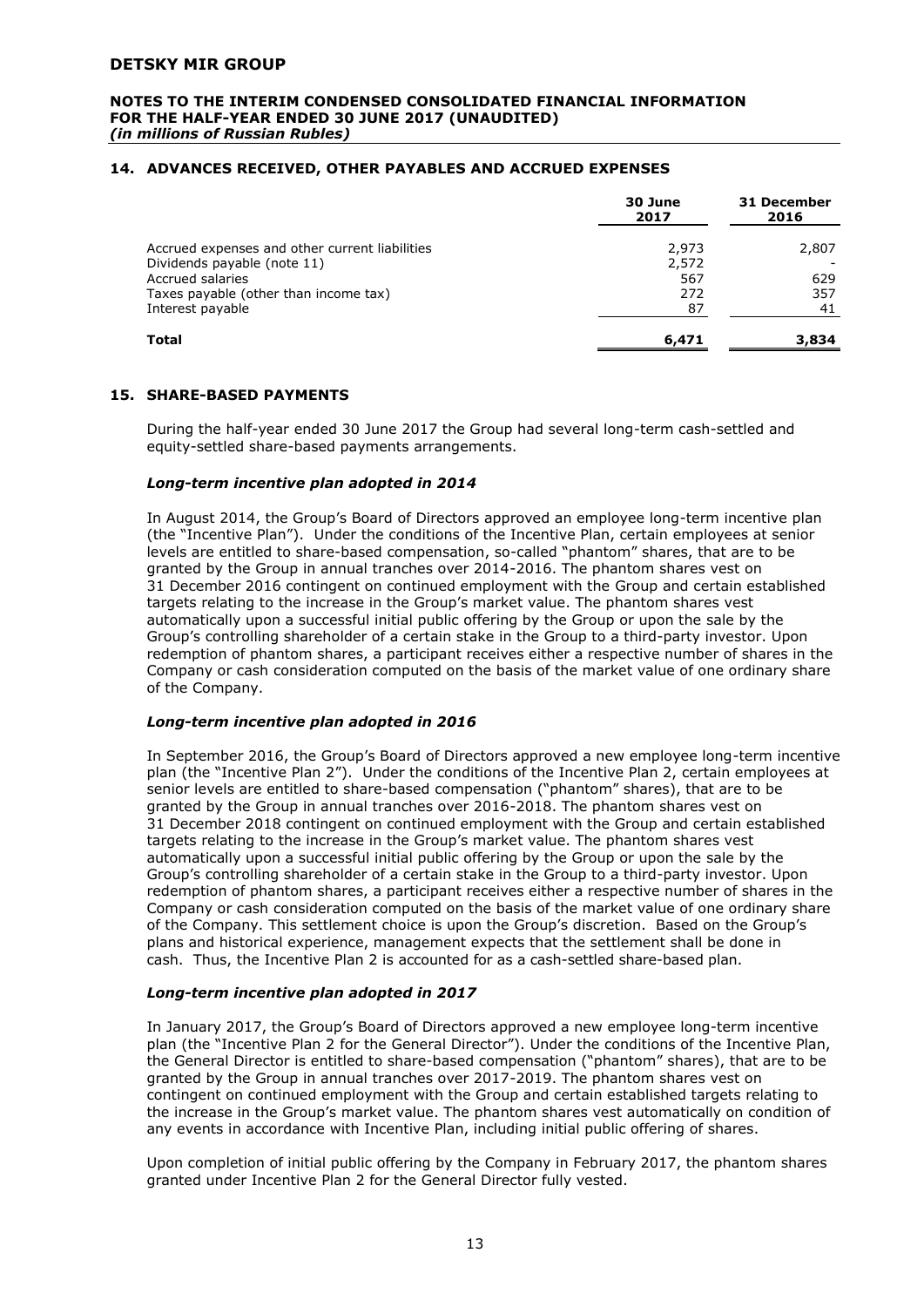#### **NOTES TO THE INTERIM CONDENSED CONSOLIDATED FINANCIAL INFORMATION FOR THE HALF-YEAR ENDED 30 JUNE 2017 (UNAUDITED)** *(in millions of Russian Rubles)*

# **Liabilities recognized in relation to long-term incentive plans**

In March 2017, the Group settled a portion of its liabilities under incentive plans by making a cash payment of RUB 233 million to the participants.

As at 30 June 2017, the Group recognized liabilities of RUB 146 million in relation to cash-settled share-based payment arrangement (at 31 December 2016: RUB 180 million), calculated as the fair value of the phantom shares granted to employees as at this date. These liabilities include accrued social contributions of RUB 19 million (as at 31 December 2016: RUB 38 million).

As at 30 June 2017 the Group also recognized a credit to equity within Accumulated Deficit line in relation to equity-settled share-based payment arrangements of RUB 141 million. This amount includes accrued social contributions of RUB 19 million.

#### **Expenses recognized in relation to long-term incentive plans**

Expenses totaling RUB 341 million incurred by the Group in relation to Incentive Plan, Incentive Plan 2 and Incentive Plan 2 for the General Director were recognized as Selling, General and Administrative expenses in the consolidated statement of profit or loss and other comprehensive income for half-year ended 30 June 2017 (half-year ended 30 June 2016: income totaling RUB 32 million).

# **16. RELATED PARTIES**

Parties are considered related if they are under common control or one party has the ability to control the other party or can exercise significant influencing her decisions on matters of economic and financial activity or exercise over it joint control. In considering each possible related party, the management paid special attention to the substance of the relationship and not merely the legal form, based on reasonable judgment.

Transactions with related parties may be on terms that are not always accessible to third parties. This table presents the list of transactions and balances in the calculation of the Group with subsidiaries of PJSFC Sistema:

|                                 | <b>30 June 2017</b> |                    | <b>31 December 2016</b> |                    |
|---------------------------------|---------------------|--------------------|-------------------------|--------------------|
|                                 | <b>Assets</b>       | <b>Liabilities</b> | Assets                  | <b>Liabilities</b> |
| Payments with related parties   |                     |                    |                         |                    |
| Bank deposits and cash at bank  |                     |                    | 158                     |                    |
| Trade payables                  |                     | (56)               |                         |                    |
| Other receivables/ (payables),  |                     |                    |                         |                    |
| other than dividends payable    |                     | (12)               |                         | (124)              |
| Loans issued                    |                     |                    | 1,060                   |                    |
| Dividends payable (within other |                     |                    |                         |                    |
| payables)                       |                     | (1,340)            |                         |                    |

The amounts outstanding are unsecured and will be settled in cash.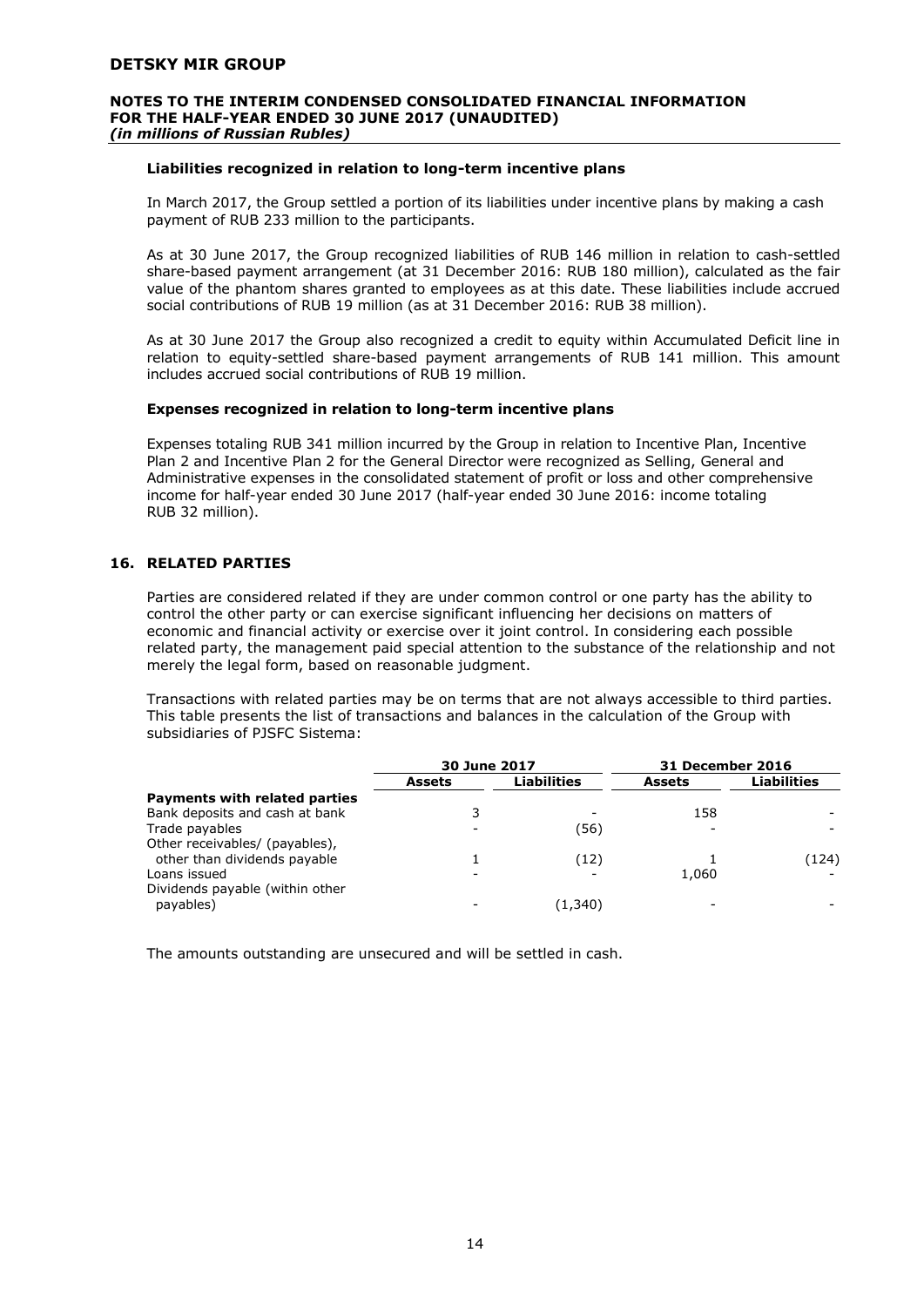#### **NOTES TO THE INTERIM CONDENSED CONSOLIDATED FINANCIAL INFORMATION FOR THE HALF-YEAR ENDED 30 JUNE 2017 (UNAUDITED)**  *(in millions of Russian Rubles)*

The Group's transactions with subsidiaries of Sistema for the half-year ended 30 June 2017 and 2016, as follows:

|                              |                                 | For the half-year ended |                     |
|------------------------------|---------------------------------|-------------------------|---------------------|
| <b>Related party</b>         | <b>Type of operation</b>        | 30 June<br>2017         | 31 December<br>2016 |
| Detsky mir-Retail assets (i) | Rent and utilities              |                         | 18                  |
| MTS (i)                      | Communication costs             | 13                      |                     |
| MTS (i)                      | Advertising and                 | 56                      | 24                  |
| PA-Maxima (ii)               | marketing expenses              |                         |                     |
| MTS -Bank (i)                | Bank commission                 | 3                       |                     |
| MTS -Bank (i)                | Interest income                 |                         |                     |
| MTS-Bank (i)                 | Interest expense                |                         | 3                   |
| VAO "Intourist" (i)          | Costs of organizing events      |                         | 17                  |
|                              | Purchase of property, plant and |                         |                     |
| CJSC "NVision group" (i)     | equipment                       | 18                      | 11                  |
| CJSC "DM-Finance" (i)        | Repayment of loans receivable   | 1,074                   | 4,875               |
|                              | Interest income                 | 14                      | 94                  |
| JSC "Elavius" (i)            | Communication costs             |                         |                     |
| LLC "Concept Group" (ii)     | Purchase of goods               | 56                      | 3                   |
| LLC "Altai resort" (i)       | Charity                         | 9                       |                     |

(i) subsidiary of PJSFC "Sistema";

(ii) associate of PJSFC "Sistema".

The information about dividends declared and paid is disclosed in Note 11.

#### **Remuneration of key management personnel of the Group**

During the half-year ended 30 June 2017 and 2016, directors of the Group and other members of key management personnel received remuneration in the amount of RUB 439 million (including short-term benefits and accrued share-based compensation) and RUB 85 million (including shortterm benefits and accrued share-based compensation), respectively.

# **17. COMMITMENTS AND CONTINGENCIES**

#### **Operating leases**

The Group leases retail space through lease contracts which expire in various years through 2023. Although the store leases are generally long term, all of the store lease contracts contain provisions that enable the Group to cancel the lease provided the Group either pays a penalty, which typically consists of a payment equal to approximately two to three months rent or sends an advance notice to the lessor. Meanwhile, the contracts which are more economically beneficial to be continued by the Group rather than to be canceled are classified as non-cancellable under IAS 17.

Future minimum rental payments (w/o VAT) under operating leases classified as non-cancellable for IAS 17 purposes, as at 30 June 2017 and 31 December 2016 are as follows:

|                                           | 30 June<br>2017 | 31 December<br>2016 |
|-------------------------------------------|-----------------|---------------------|
| During one year                           | 8.117           | 7.578               |
| More than one year, but more than 5 years | 42,920          | 41,044              |
| More than 5 years                         | 19,234          | 12,409              |
|                                           | 70,271          | 61,031              |

# **Legal**

In the ordinary course of business, the Group may be a party to various legal and tax proceedings, and be subject to claims. In the opinion of management, the Group's liability, if any, in all pending litigation, other legal proceeding or other matters, will not have a material effect on the financial condition, results of operations or liquidity of the Group.